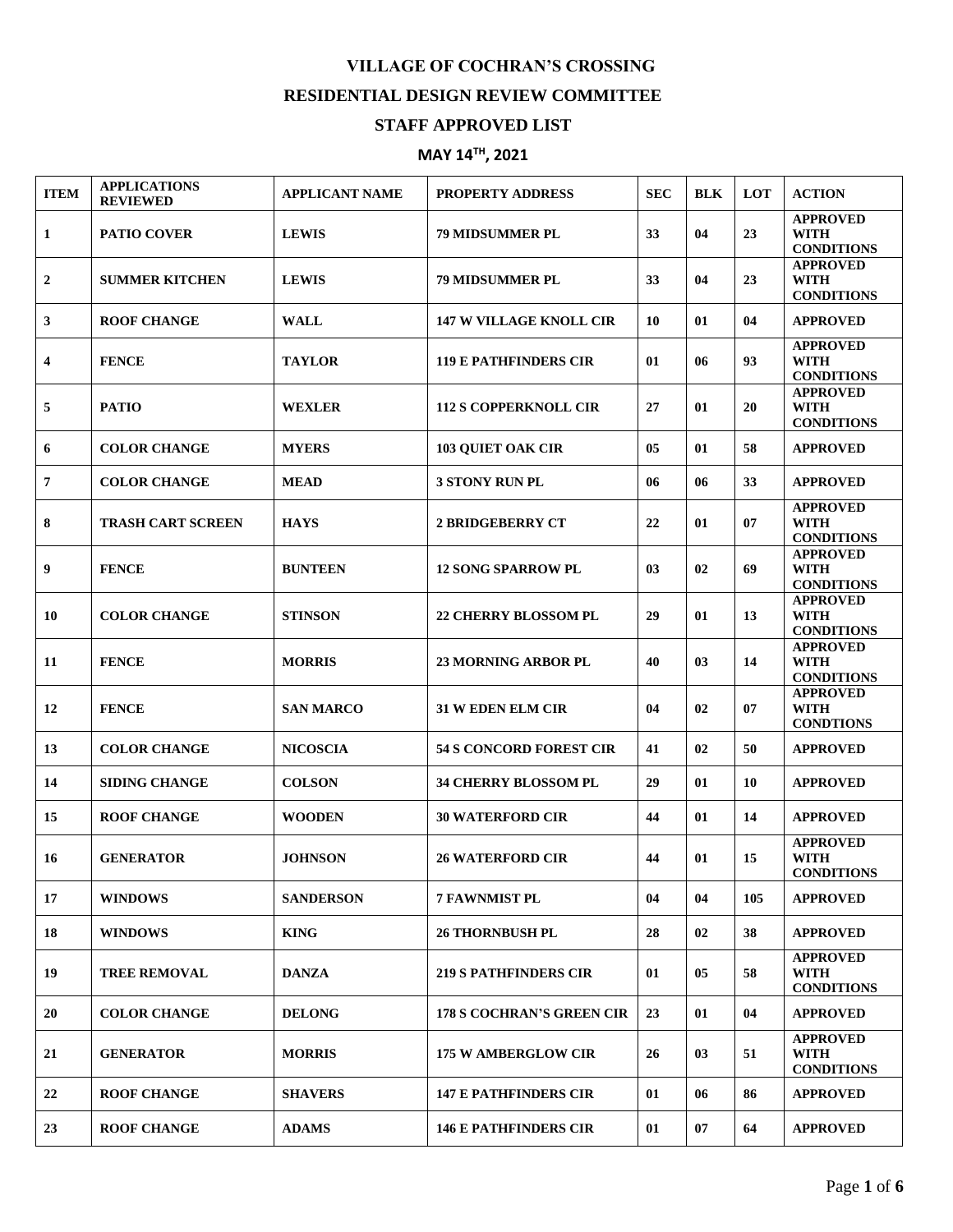| 24 | <b>FENCE</b>             | <b>MOSS</b>      | <b>134 E CAPSTONE CIR</b>      | 40 | 02 | 25  | <b>APPROVED</b><br><b>WITH</b><br><b>CONDITIONS</b> |
|----|--------------------------|------------------|--------------------------------|----|----|-----|-----------------------------------------------------|
| 25 | <b>GENERATOR</b>         | <b>LEON</b>      | <b>118 S MEADOWMIST CIR</b>    | 33 | 04 | 02  | <b>APPROVED</b><br><b>WITH</b>                      |
| 26 | <b>WINDOWS</b>           | <b>SAMPSON</b>   | <b>111 W RAINBOW RIDGE CIR</b> | 01 | 01 | 14  | <b>CONDITIONS</b><br><b>APPROVED</b>                |
| 27 | <b>COLOR CHANGE</b>      | <b>DOZIER</b>    | <b>83 S COPPER SAGE CIR</b>    | 12 | 01 | 56  | <b>APPROVED</b>                                     |
| 28 | <b>WINDOWS</b>           | <b>BERRY</b>     | <b>40 HIGHBUSH CT</b>          | 42 | 04 | 14  | <b>APPROVED</b>                                     |
| 29 | <b>SWIMMING POOL</b>     | <b>NOOE</b>      | <b>10 ROLLING STONE PL</b>     | 32 | 02 | 23  | <b>APPROVED</b><br><b>WITH</b><br><b>CONDTIONS</b>  |
| 30 | <b>SUMMER KITCHEN</b>    | <b>NOOE</b>      | <b>10 ROLLING STONE PL</b>     | 32 | 02 | 23  | <b>APPROVED</b><br><b>WITH</b><br><b>CONDITIONS</b> |
| 31 | <b>SWIMMING POOL</b>     | <b>JOHNSON</b>   | <b>18 E COLDBROOK</b>          | 25 | 02 | 18  | <b>APPROVED</b><br><b>WITH</b><br><b>CONDITIONS</b> |
| 32 | <b>GENERATOR</b>         | <b>RIZZMIT</b>   | <b>27 N MEADOWMIST CIR</b>     | 33 | 04 | 10  | <b>APPROVED</b><br><b>WITH</b><br><b>CONDITIONS</b> |
| 33 | <b>GENERATOR</b>         | <b>HALEY</b>     | <b>8 LINNET CHASE PL</b>       | 03 | 02 | 80  | <b>APPROVED</b><br><b>WITH</b><br><b>CONDTIONS</b>  |
| 34 | <b>ROOF CHANGE</b>       | <b>CAUGHRON</b>  | <b>7 WISTERIA WALK CIR</b>     | 07 | 01 | 02  | <b>APPROVED</b>                                     |
| 35 | <b>WALKWAY</b>           | <b>EBNER</b>     | 38 E TRILLIUM, CIR             | 19 | 03 | 64  | <b>APPROVED</b><br><b>WITH</b><br><b>CONDITIONS</b> |
| 36 | <b>FENCE</b>             | <b>HAKE-LEE</b>  | 90 QUIET OAK                   | 02 | 02 | 75  | <b>APPROVED</b><br><b>WITH</b><br><b>CONDTIONS</b>  |
| 37 | <b>WINDOWS</b>           | <b>POTTS</b>     | <b>87 SKY TERRACE PL</b>       | 02 | 02 | 118 | <b>APPROVED</b>                                     |
| 38 | <b>WINDOWS</b>           | <b>ADAMS</b>     | <b>30 POPLAR HILL PL</b>       | 06 | 05 | 08  | <b>APPROVED</b><br><b>WITH</b><br><b>CONDITIONS</b> |
| 39 | <b>GARAGE DOORS</b>      | <b>ADAMS</b>     | <b>30 POPLAR HILL PL</b>       | 06 | 05 | 08  | <b>APPROVED</b><br><b>WITH</b><br><b>CONDITIONS</b> |
| 40 | <b>TREE REMOVAL</b>      | <b>CARR</b>      | <b>87 E LAKERIDGE DR</b>       | 03 | 02 | 15  | <b>APPROVED</b>                                     |
| 41 | <b>ROOF CHANGE</b>       | <b>PACHECO</b>   | <b>82 TREESCAPE CIR</b>        | 16 | 01 | 43  | <b>APPROVED</b>                                     |
| 42 | <b>WINDOWS</b>           | <b>METZLER</b>   | <b>11 BRYBERRY CT</b>          | 16 | 03 | 12  | <b>APPROVED</b>                                     |
| 43 | <b>FENCE</b>             | <b>KIKER</b>     | <b>8 WARBLER PL</b>            | 07 | 01 | 52  | <b>APPROVED</b><br><b>WITH</b><br><b>CONDITIONS</b> |
| 44 | <b>WINDOWS</b>           | <b>DAVIS</b>     | <b>14 SHEARWATER PL</b>        | 04 | 05 | 40  | <b>APPROVED</b>                                     |
| 45 | <b>FENCE</b>             | <b>GEOFFREY</b>  | <b>4 SHEARWATER PL</b>         | 04 | 05 | 44  | <b>APPROVED</b><br><b>WITH</b><br><b>CONDTIONS</b>  |
| 46 | <b>SOLAR PANELS</b>      | <b>STAMPER</b>   | <b>6 EMERY CLIFF PL</b>        | 06 | 04 | 08  | <b>APPROVED</b><br><b>WITH</b><br><b>CONDTIONS</b>  |
| 47 | <b>FRONT DOOR CHANGE</b> | <b>SNODGRASS</b> | <b>22 ABERDEEN CROSSING PL</b> | 48 | 01 | 24  | <b>APPROVED</b>                                     |
| 48 | <b>GENERATOR</b>         | <b>BENNET</b>    | <b>6 WATERFORD LAKE</b>        | 44 | 01 | 39  | <b>APPROVED</b><br><b>WITH</b><br><b>CONDITIONS</b> |
| 49 | <b>FENCE</b>             | <b>HAUSMAN</b>   | <b>7 LOST POND CIR</b>         | 24 | 02 | 43  | <b>APPROVED</b><br><b>WITH</b><br><b>CONDITIONS</b> |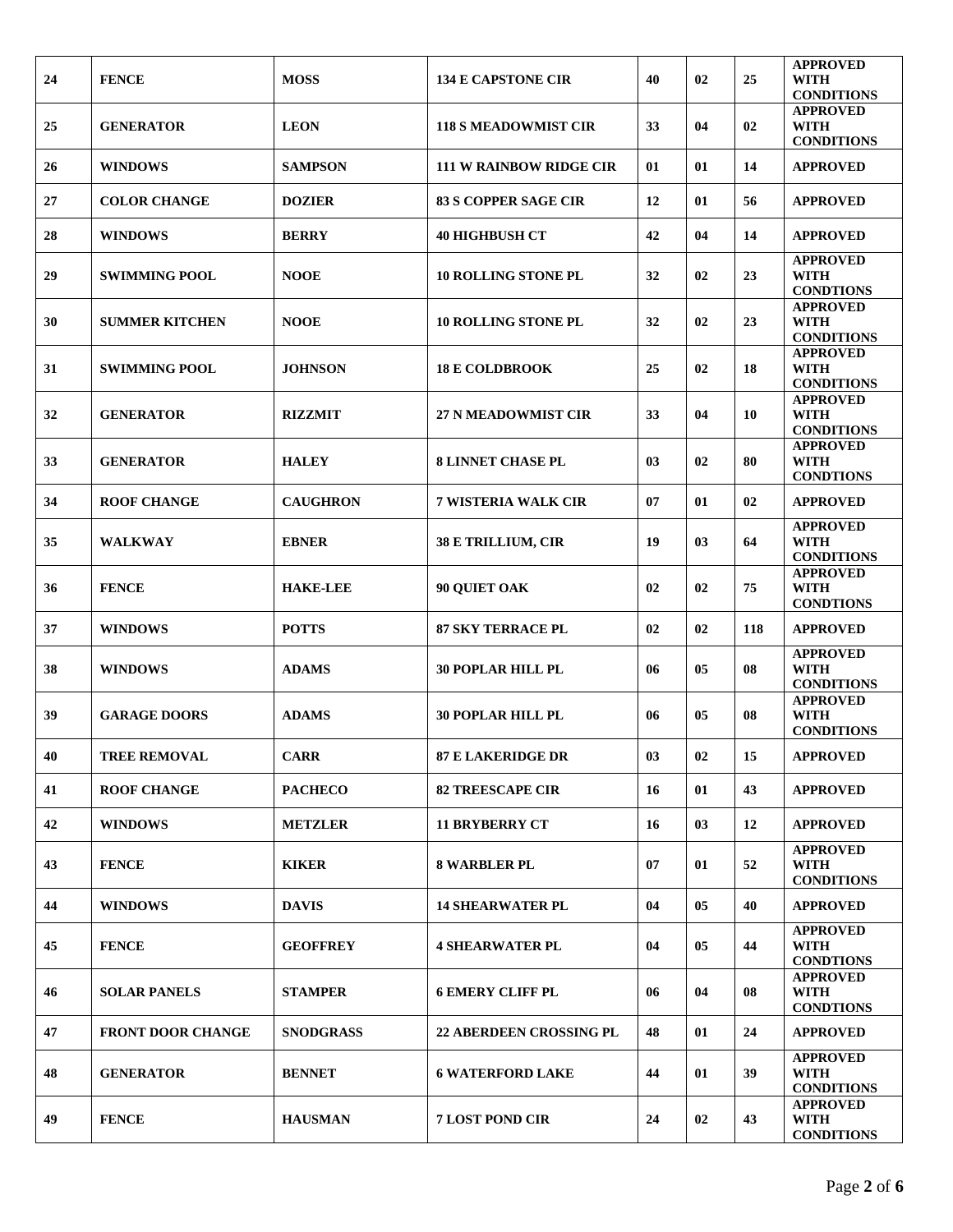| 50 | <b>ROOF CHANGE</b>    | <b>CEDINO</b>     | <b>6 W STONY BRIDGE CT</b>     | 10 | 04 | 61 | <b>APPROVED</b>                                     |
|----|-----------------------|-------------------|--------------------------------|----|----|----|-----------------------------------------------------|
| 51 | <b>GENERATOR</b>      | <b>MABBUN</b>     | <b>58 N COCHRANS GREEN CIR</b> | 23 | 01 | 35 | <b>APPROVED</b><br><b>WITH</b><br><b>CONDITIONS</b> |
| 52 | <b>ROOF CHANGE</b>    | <b>ORWIG</b>      | <b>10 FLATCREK PL</b>          | 27 | 02 | 24 | <b>APPROVED</b>                                     |
| 53 | <b>FENCE</b>          | <b>WINKELMANN</b> | <b>1 CACADE SPRINGS PL</b>     | 02 | 03 | 25 | <b>APPROVED</b><br><b>WITH</b><br><b>CONDITIONS</b> |
| 54 | <b>WINDOWS</b>        | <b>HERSPERGER</b> | 82 N COCHRANS GREEN CIR        | 23 | 01 | 28 | <b>APPROVED</b>                                     |
| 55 | <b>FENCE</b>          | <b>HARTY</b>      | <b>79 E COLDBROOK CIR</b>      | 25 | 03 | 15 | <b>APPROVED</b><br><b>WITH</b><br><b>CONDITIONS</b> |
| 56 | <b>WINDOWS</b>        | <b>ANGULO</b>     | <b>66 E AMBERGLOW CIR</b>      | 26 | 02 | 30 | <b>APPROVED</b>                                     |
| 57 | <b>GENERATOR</b>      | <b>SULLIVAN</b>   | <b>58 PALMER WOOD DR</b>       | 45 | 02 | 01 | <b>APPROVED</b><br><b>WITH</b><br><b>CONDTIONS</b>  |
| 58 | <b>GENERATOR</b>      | <b>WADWORTH</b>   | <b>55 BRIDGEBERRY PL</b>       | 22 | 02 | 03 | <b>APPROVED</b><br><b>WITH</b><br><b>CONDITIONS</b> |
| 59 | <b>COLOR CHANGE</b>   | <b>FLORY</b>      | 50 SOMERSET POND PL            | 48 | 01 | 37 | <b>APPROVED</b>                                     |
| 60 | <b>FENCE</b>          | <b>DAVIS</b>      | <b>50 S SUMMER CLOUD DR</b>    | 28 | 04 | 01 | <b>APPROVED</b><br><b>WITH</b><br><b>CONDITIONS</b> |
| 61 | <b>TREE REMOVAL</b>   | <b>DAVIS</b>      | <b>50 S SUMMER CLOUD DR</b>    | 28 | 04 | 01 | <b>APPROVED</b><br><b>WITH</b><br><b>CONDITIONS</b> |
| 62 | <b>PATIO COVER</b>    | <b>HALVERSON</b>  | <b>126 MEADOWSPRING CIR</b>    | 33 | 01 | 07 | <b>APPROVED</b><br>WITH<br><b>CONDITIONS</b>        |
| 63 | <b>SUMMER KITCHEN</b> | <b>HALVERSON</b>  | <b>126 MEADOWSPRING CIR</b>    | 33 | 01 | 07 | <b>APPROVED</b><br><b>WITH</b><br><b>CONDITIONS</b> |
| 64 | <b>PATIO</b>          | <b>HALVERSON</b>  | <b>126 MEADOWSPRING CIT</b>    | 33 | 01 | 07 | <b>APPROVED</b><br><b>WITH</b><br><b>CONDITIONS</b> |
| 65 | <b>ROOM ADDITION</b>  | <b>DUNCAN</b>     | <b>173 N RAINBOW RIDGE CIR</b> | 01 | 02 | 02 | <b>APPROVED</b><br><b>WITH</b><br><b>CONDITIONS</b> |
| 66 | <b>WINDOWS</b>        | <b>CAREY</b>      | <b>3 SEDERS WALK CIR</b>       | 16 | 03 | 27 | <b>APPROVED</b>                                     |
| 67 | <b>TEMPORARY SIGN</b> | <b>HALEY</b>      | <b>8 LINNET CHASE PL</b>       | 03 | 02 | 80 | <b>APPROVED</b><br><b>WITH</b><br><b>CONDITIONS</b> |
| 68 | <b>ROOF CHANGE</b>    | <b>FRITSCH</b>    | <b>6 HEATHER WISP CT</b>       | 37 | 03 | 45 | <b>APPROVED</b>                                     |
| 69 | <b>FENCE</b>          | <b>LAYCOCK</b>    | <b>14 S DRAGONWOOD PL</b>      | 26 | 01 | 19 | <b>APPROVED</b><br><b>WITH</b><br><b>CONDITIONS</b> |
| 70 | <b>WINDOWS</b>        | <b>KTENDIS</b>    | <b>10 TREESCAPE CIR</b>        | 16 | 01 | 61 | <b>APPROVED</b>                                     |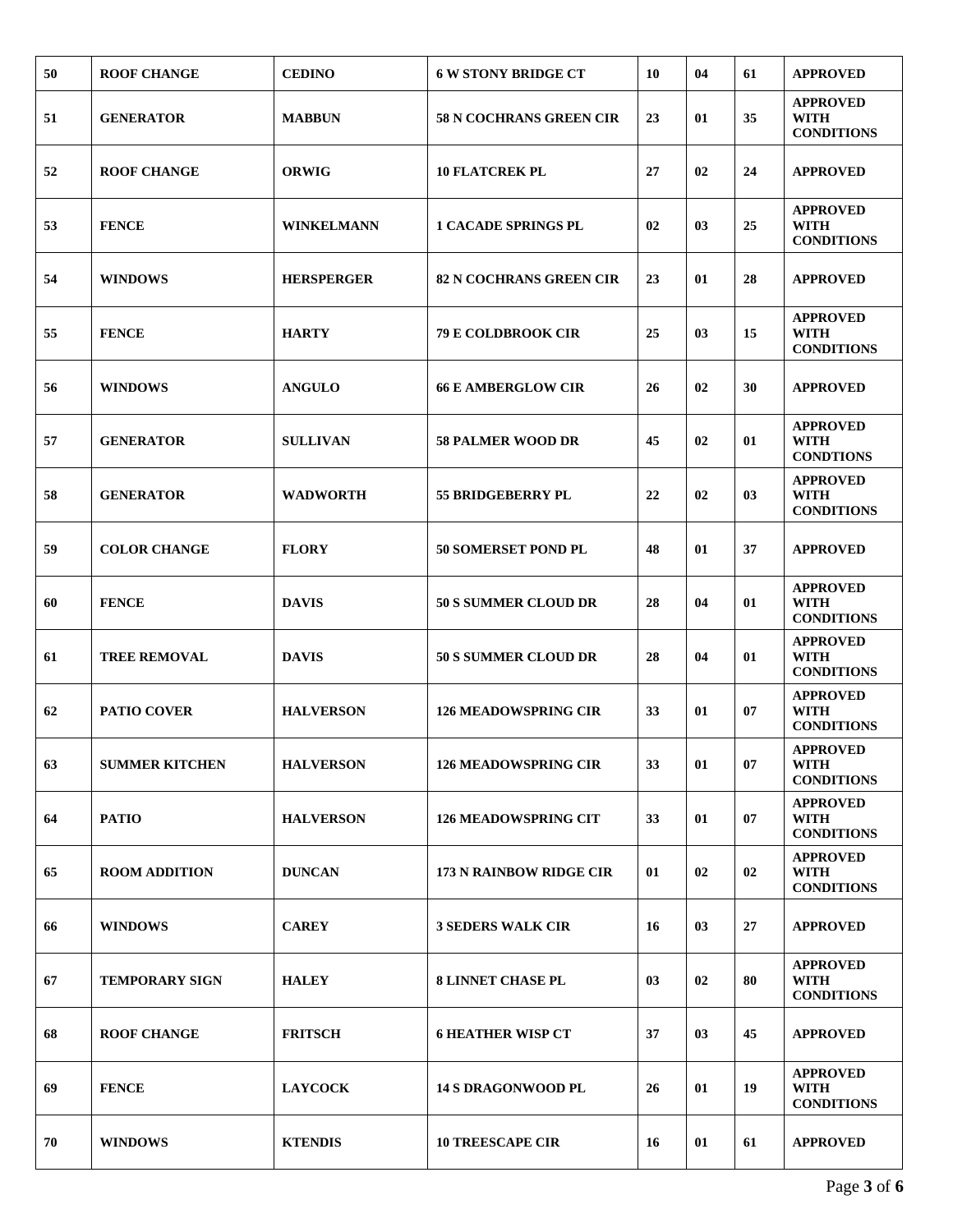| 71 | <b>GNERATOR</b>          | <b>CLARK</b>                               | <b>10 FLAGSTOE PATH</b>      | 42 | 02 | 03 | <b>APPROVED</b><br>WITH<br><b>CONDTIIONS</b>        |
|----|--------------------------|--------------------------------------------|------------------------------|----|----|----|-----------------------------------------------------|
| 72 | <b>FENCE</b>             | <b>THOMPSON</b>                            | <b>26 HORNSILVER PL</b>      | 07 | 01 | 38 | <b>APPROVED</b><br><b>WITH</b><br><b>CONDITIONS</b> |
| 73 | <b>GENERATOR</b>         | <b>WHITE</b>                               | <b>19 DOVEWOOD PL</b>        | 04 | 04 | 54 | <b>APPROVED</b><br><b>WITH</b><br><b>CONDTIONS</b>  |
| 74 | <b>FENCE</b>             | <b>SIMPSON</b>                             | <b>15 LUSH MEADOW PL</b>     | 19 | 03 | 12 | <b>APPROVED</b><br><b>WITH</b><br><b>CONDITIONS</b> |
| 75 | <b>GENERATOR</b>         | <b>MCGOVERN</b>                            | <b>14 STARGAZER PL</b>       | 28 | 01 | 16 | <b>APPROVED</b><br><b>WITH</b><br><b>CONDITIONS</b> |
| 76 | <b>GENERATOR</b>         | <b>LARKWORTHY</b>                          | <b>27 SMOKERISE PL</b>       | 06 | 06 | 10 | <b>APPROVED</b><br><b>WITH</b><br><b>CONDITIONS</b> |
| 77 | <b>WINDOWS</b>           | <b>HOGUE</b>                               | <b>50 W PLACID HILL CIR</b>  | 03 | 01 | 14 | <b>APPROVED</b>                                     |
| 78 | <b>GENERATOR</b>         | <b>CAMPBELL</b>                            | <b>26 SILVER STRAND PL</b>   | 04 | 04 | 75 | <b>APPROVED</b><br><b>WITH</b><br><b>CONDITIONS</b> |
| 79 | <b>GENERATOR</b>         | <b>MURPHY</b>                              | <b>5 SHINING LAKES PL</b>    | 02 | 04 | 22 | <b>APPROVED</b><br><b>WITH</b><br><b>CONDITIONS</b> |
| 80 | <b>FENCE</b>             | <b>GATES</b>                               | <b>50 LAKEMIST CIR</b>       | 20 | 01 | 14 | <b>APPROVED</b><br><b>WITH</b><br><b>CONDITIONS</b> |
| 81 | <b>COLOR CHANGE</b>      | <b>HRW LIVING TRUST</b><br>U/T/A 6/28/2019 | <b>47 QUIET OAK CIR</b>      | 02 | 01 | 38 | <b>APPROVED</b>                                     |
| 82 | <b>TRASH CART SCREEN</b> | <b>BUCKI</b>                               | <b>45 CONCORD FOREST CIR</b> | 41 | 03 | 09 | <b>APPROVED</b><br><b>WITH</b><br><b>CONDITIONS</b> |
| 83 | <b>FENCE</b>             | O'LEARY                                    | <b>43 TRAILHEAD PL</b>       | 19 | 02 | 31 | <b>APPROVED</b><br><b>WITH</b><br><b>CONDITIONS</b> |
| 84 | <b>WINDOWS</b>           | <b>VOLOTO</b>                              | <b>39 SUMMER STORM CIR</b>   | 31 | 01 | 10 | <b>APPROVED</b>                                     |
| 85 | SIDING CHANGE            | <b>HINES</b>                               | <b>38 S COBBLE HILL CIR</b>  | 06 | 03 | 40 | <b>APPROVED</b>                                     |
| 86 | <b>COLOR CHANGE</b>      | <b>HINES</b>                               | <b>38 S COBBLE HILL CIR</b>  | 06 | 03 | 40 | <b>APPROVED</b>                                     |
| 87 | <b>FENCE</b>             | <b>BEDOYA</b>                              | <b>31 SUNNY SLOP CIR</b>     | 32 | 01 | 21 | <b>APPROVED</b><br><b>WITH</b><br><b>CONDITIONS</b> |
| 88 | <b>GENERATOR</b>         | <b>QUINN</b>                               | <b>27 WATERFORD CIR</b>      | 44 | 02 | 03 | <b>APPROVED</b><br><b>WITH</b><br><b>CONDITIONS</b> |
| 89 | <b>SOLAR PANELS</b>      | <b>RAJAGOPALAN</b>                         | <b>11 LAKE LEAF PL</b>       | 30 | 02 | 49 | <b>APPROVED</b><br><b>WITH</b><br><b>CONDITIONS</b> |
| 90 | <b>GENERATOR</b>         | <b>EVANSEN</b>                             | <b>6 STEEPBANK DR</b>        | 30 | 01 | 33 | <b>APPROVED</b><br>WITH<br><b>CONDITIONS</b>        |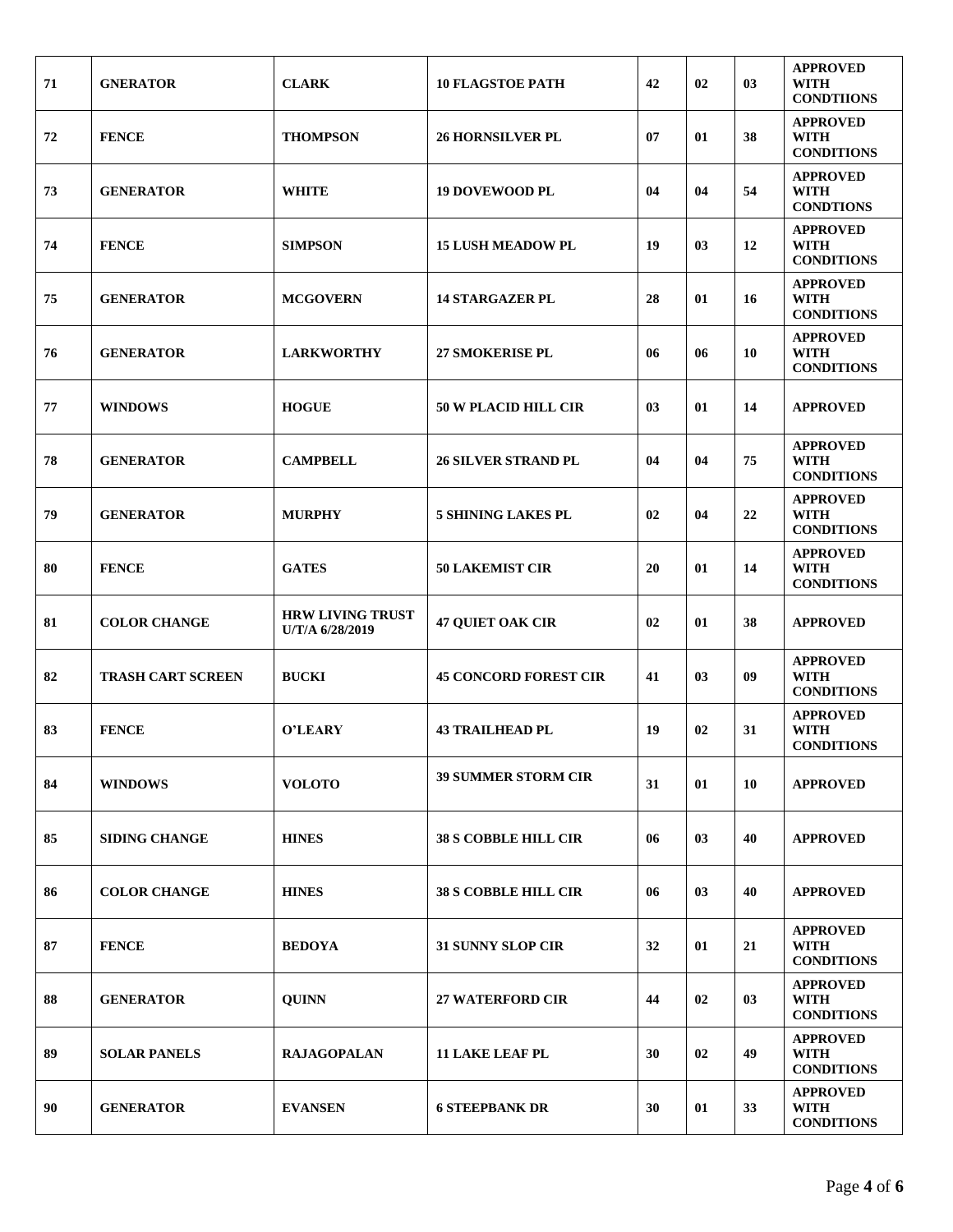| 91         | <b>FENCE</b>               | <b>VAN JOSLIN</b> | <b>2 DAYLILY PL</b>         | 42 | 01 | 08 | <b>APPROVED</b><br>WITH<br><b>CONDITIONS</b>        |
|------------|----------------------------|-------------------|-----------------------------|----|----|----|-----------------------------------------------------|
| 92         | <b>GENERATOR</b>           | <b>JOHNSON</b>    | <b>14 SILVERSTRAND P</b>    | 04 | 04 | 72 | <b>APPROVED</b><br><b>WITH</b><br><b>CONDITIONS</b> |
| 93         | <b>GENERATOR</b>           | <b>TANNER</b>     | <b>18 HILLSIDE VIEW PL</b>  | 30 | 02 | 26 | <b>APPROVED</b><br><b>WITH</b><br><b>CONDITIONS</b> |
| 94         | <b>WINDOWS</b>             | <b>FELL</b>       | <b>15 ROSETHORN PL</b>      | 27 | 02 | 19 | <b>APPROVED</b>                                     |
| 95         | <b>GENERATOR</b>           | <b>LUDTKE</b>     | <b>18 WILLOW CREST PL</b>   | 56 | 01 | 10 | <b>APPROVED</b><br><b>WITH</b><br><b>CONDITIONS</b> |
| 96         | <b>GENERATOR</b>           | <b>MARSCIO</b>    | <b>23 FEATHERFALL PL</b>    | 02 | 01 | 22 | <b>APPROVED</b><br><b>WITH</b><br><b>CONDITIONS</b> |
| 97         | <b>GENERATOR</b>           | <b>BECK</b>       | <b>24 KEARNY BROOK PL</b>   | 01 | 03 | 15 | <b>APPROVED</b><br><b>WITH</b><br><b>CONDITIONS</b> |
| 98         | <b>GENERATOR</b>           | <b>WALLACE</b>    | <b>23 W PALMER POINT</b>    | 55 | 01 | 06 | <b>APPROVED</b><br><b>WITH</b><br><b>CONDITIONS</b> |
| 99         | <b>FENCE</b>               | <b>BLAIR</b>      | <b>35 W EDEN ELM CIR</b>    | 04 | 02 | 06 | <b>APPROVED</b><br>WITH<br><b>CONDITIONS</b>        |
| <b>100</b> | <b>GENERATOR</b>           | <b>TUCKER</b>     | <b>31 N CASTLEGREEN CIR</b> | 52 | 02 | 30 | <b>APPROVED</b><br><b>WITH</b><br><b>CONDITIONS</b> |
| 101        | <b>SIDING CHANGE</b>       | <b>CARR</b>       | <b>39 OTTERPOND PL</b>      | 01 | 03 | 38 | <b>APPROVED</b>                                     |
| 102        | <b>SWIMMING POOL</b>       | <b>GUZMAN</b>     | <b>67 S SUMMER CLOUD</b>    | 28 | 05 | 14 | <b>APPROVED</b><br><b>WITH</b><br><b>CONDITIONS</b> |
| 103        | <b>FOUNTAIN</b>            | <b>COMEAUX</b>    | <b>51 COPPERLEAF DR</b>     | 09 | 01 | 05 | <b>APPROVED</b><br><b>WITH</b><br><b>CONDITIONS</b> |
| 104        | <b>PAVERS</b>              | <b>COMEAUX</b>    | <b>51 COPPERLEAF DR</b>     | 09 | 01 | 05 | <b>APPROVED</b><br><b>WITH</b><br><b>CONDITIONS</b> |
| 105        | <b>STREET RIGHT OF WAY</b> | <b>COMEAUX</b>    | <b>51 COPPER LEAF DR</b>    | 09 | 01 | 05 | <b>APPROVED</b><br><b>WITH</b><br><b>CONDITIONS</b> |
| 106        | <b>GENERATOR</b>           | <b>UNLAND</b>     | <b>143 QUIET OAK CIR</b>    | 05 | 01 | 07 | <b>APPROVED</b><br><b>WITH</b><br><b>CONDITIONS</b> |
| 107        | <b>TREE REMOVAL</b>        | <b>MIRCZAK</b>    | 95 W COLDBROOK CIR          | 25 | 03 | 11 | <b>APPROVED</b>                                     |
| 108        | <b>ROOF CHANGE</b>         | <b>PARKS</b>      | <b>39 E AMBERGLOW CIR</b>   | 26 | 03 | 74 | <b>APPROVED</b>                                     |
| 109        | <b>COLOR CHANGE</b>        | <b>GUTIERREZ</b>  | <b>22 DOVETAIL PL</b>       | 18 | 02 | 06 | <b>APPROVED</b>                                     |
| <b>110</b> | <b>GENERATOR</b>           | <b>PANGBURN</b>   | <b>23 STONE SPRINGS CIR</b> | 22 | 03 | 06 | <b>APPROVED</b><br>WITH<br><b>CONDITIONS</b>        |